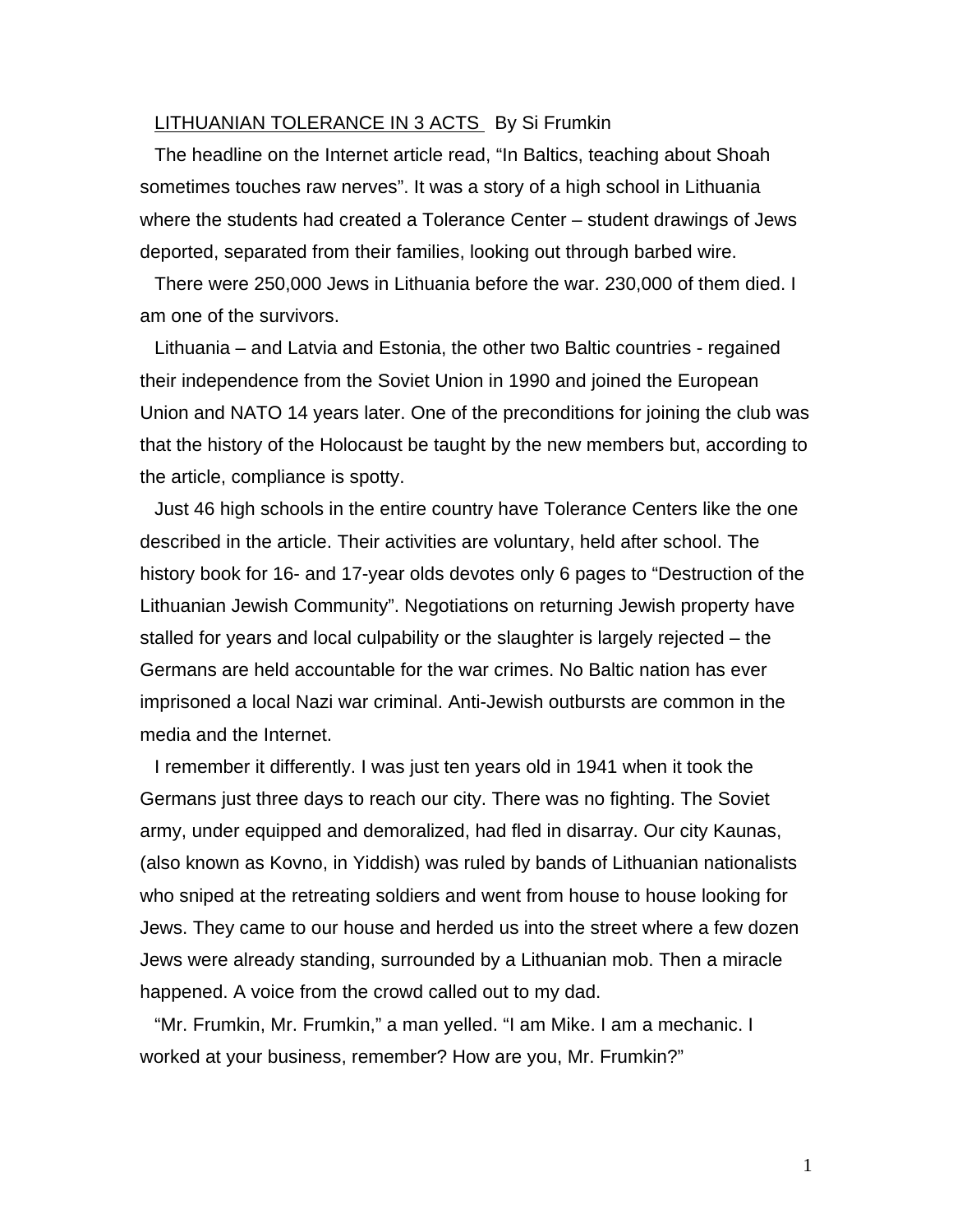And to the man with a rifle guarding us, "Hey, I know these people. They are good people. Let them go, OK, buddy?" The guard looked at us and waved, "You three, go back to the house, get out of here."

We survived that day. The others – and several thousand more - were taken to a central square where they were clubbed to death – bullets were scarce. Hundreds of curious civilians, and later German soldiers as well, stood around and watched, many took pictures. I retrieved some of them after the war.

As I read the article I thought about two encounters I had in California decades later.

The first one was a meeting in Los Angeles, just a few months after Lithuania got its independence, with the newly appointed Lithuanian Consul-General. The Simon Wiesenthal Center was trying to pressure Lithuania into prosecuting a Lithuanian war criminal who was being deported from the U.S. and I was among the 4 people who came to talk with the Lithuanian consul. He was polite and articulate but didn't think much of our arguments. In a nutshell, he refused to admit that Lithuanians had anything to do with killing Jews.

"Yes," he said, "there were executions and Jews were shot, but you see, this was done by Germans. They put on Lithuanian uniforms but they were all Germans, only Germans. You were fooled. Obviously the man you are talking about was railroaded… By whom? Well, you know that better than I do. No, no, he isn't guilty of anything."

We left, frustrated and angry. In any case, the deported murderer died of old age and some sickness soon after. There never was a trial.

The other encounter was very different. I was invited to speak about the Holocaust at a Catholic school for girls in an exclusive Los Angeles suburb.

I spoke of my experiences, of the relevance of the Holocaust to post-war generations, of good and evil that afflict humanity. The audience was attentive, respectful, polite.

As I was leaving, a girl came up to me. She was a typical sunny-California teenage beauty – tall, blond, tanned, sky blue eyes and sparkly teeth.

2